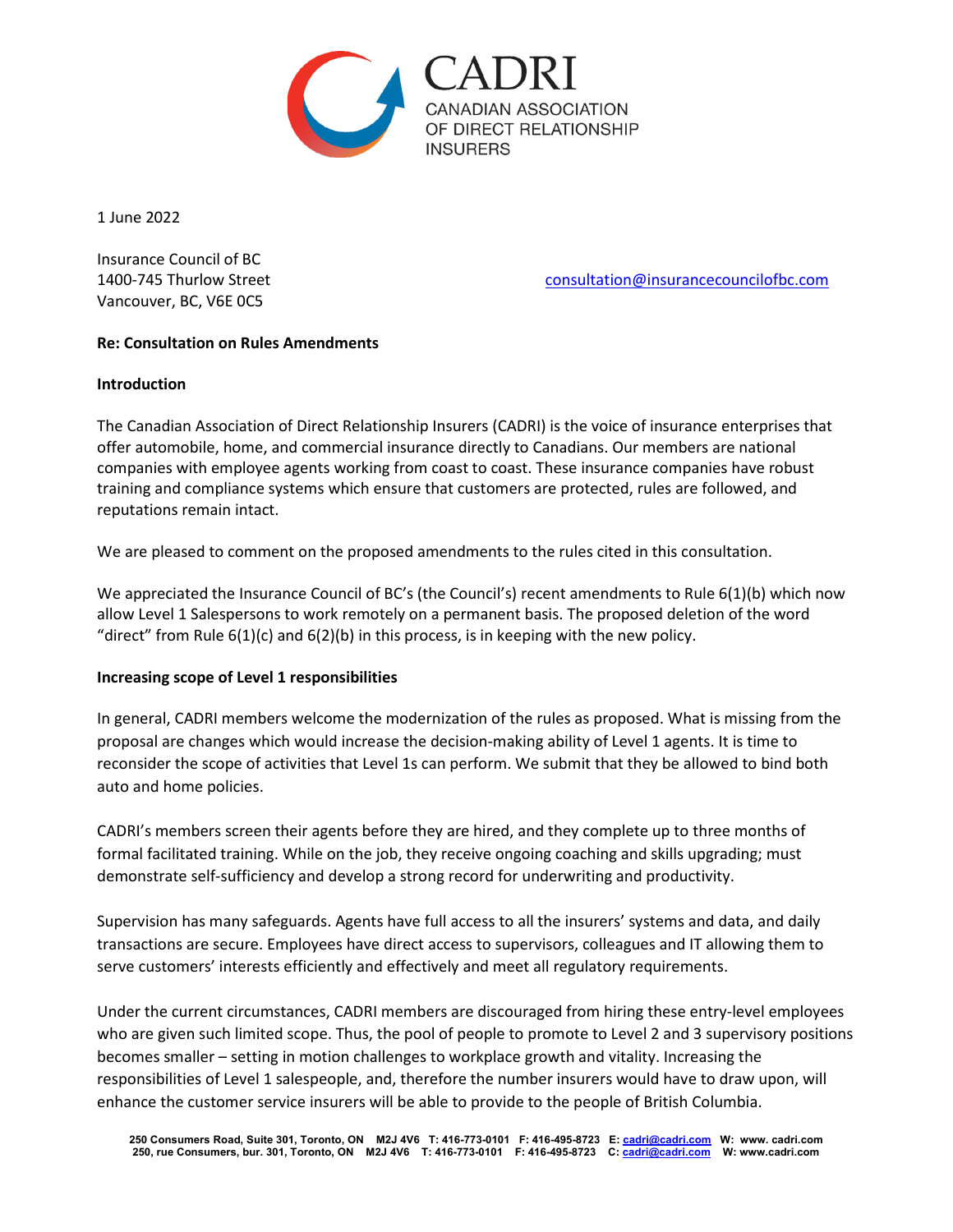### **Qualifications for Level 3 agents**

Another area our members encourage the Council to review is the qualifications for Level 3 general insurance agents. Under Rule 2(5) the necessity to have been licensed for five of the seven previous years, with at least three of those years as a Level 2 agent, is proving challenging. Other jurisdictions such as Alberta and Ontario have approaches worth examining.

### **Proposed rules**

Turning to the proposed amendments to the rules, we explore only those amendments for which we can suggest improvements.

#### Licence reinstatement – Rule 2(19)

We appreciate the re-naming of this provision to better reflect its purpose and to align it with the term used in the *Financial Institutions Act*. We also support that a former licensee can re-activate their licence without having to repeat their educational prerequisites. This is a positive and helpful update for BC licensees.

Our members suggest the current wording of Rule 2(19) is somewhat complex and could be confusing for licensees to understand whether they meet the criteria. For instance, the rule states that a former licensee, whose licence has been cancelled within the last two years, can apply to reinstate that licence without repeating educational prerequisites if they meet certain criteria. If the former licensee is applying for licence reinstatement within one year of cancellation, they must have held that licence for one year prior to the cancellation and been actively conducting insurance business during that time. If a former licensee is applying for licence reinstatement within two years of cancellation, they must have held that licence for the preceding two years and been actively conducting insurance business, or held that licence for five of the seven years prior to licence cancellation. Simplifying the criteria wording to state that a former licensee can reapply for reinstatement "within two years of the date the applicant ceased to be licensed" makes the rule less complex and easier to understand. It would also align with practices in Alberta, Saskatchewan and Ontario.

In addition, it is not completely clear whether there are other pre-conditions for re-instatement or approval that are not referenced within this proposed updated Rule. The current Rule refers to requirements including "any other provisions of the Act and Council Rules". If there are any other pre-conditions for reinstatement it would be useful for the Council to make it completely transparent and easy for applicants to understand by outlining them in the amendment as well.